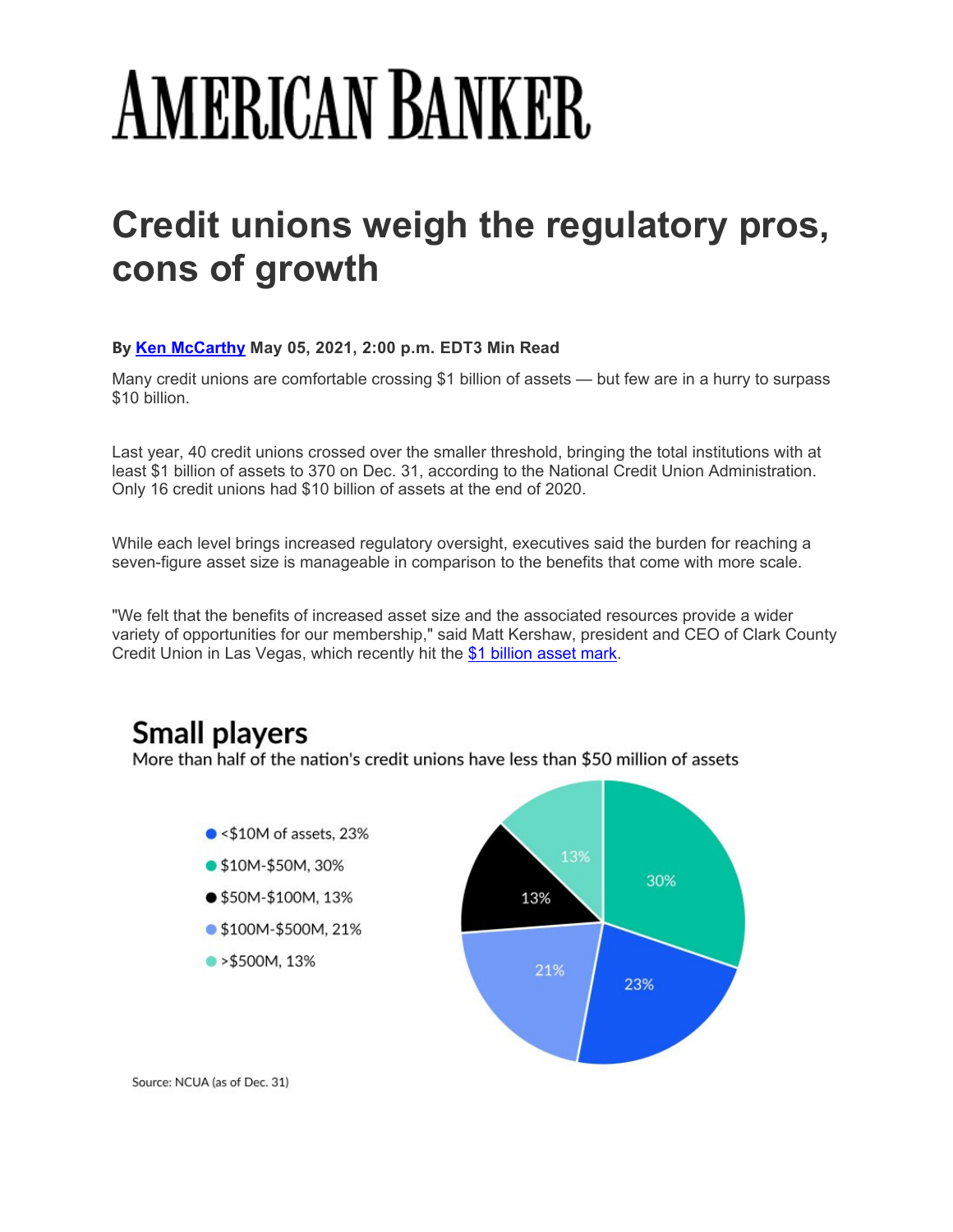#### **In an age of uncertainty, member experience matters even more**

Increased size has allowed Clark County to select technology that helps set it apart from other lenders, while spreading the cost of any upgrades across a larger membership base.

"We think it is important to have a level of scale so that we can be competitive, but never forget that we serve a unique membership base that has different problems that require unique solutions," Kershaw said.

The credit union prepared for more oversight by creating a better system of controls to help executives manage the business risk that comes with having more members and loans. It included an evaluation of internal audit procedures and reporting, along with an evaluation of technology systems.

The biggest change that \$1 billion-asset credit unions face is a required annual examination, compared to a three-year cycle for smaller institutions. An NCUA spokesman noted that some credit unions can quality for an 18-month exam cycle.

Industry data shows that reaching \$1 billion of assets is a positive development for credit unions because it provides sufficient scale to compete in an "extremely competitive" environment, said Dennis Dollar, a credit union consultant and former NCUA board chairman.

The average return on average assets for credit unions with more than \$1 billion of assets was 0.78% in the fourth quarter, surpassing the 0.61% mark for those with \$500 million to \$1 billion of assets, according to data compiled by the NCUA.

The loan-to-share ratios for credit unions with more than \$1 billion of assets was 75.3% in the fourth quarter, slightly better than the 74.9% for those with \$500 million to \$1 billion of assets.

"I know of no credit union that shies away from the \$1 billion mark," Dollar said. "Every credit union I am aware of strives to get there safely, soundly and smartly over time."

While the banking industry complains about the competitive advantage that big credit unions have, given their tax-exempt status, a limited number of executives seem intent to reach \$10 billion of assets.

That's because of the enhanced scrutiny that those credit unions face from the NCUA and state regulators, Dollar said. Credit unions with \$10 billion or more of assets also face Consumer Financial Protection Bureau exams and caps on interchange fees.

The \$10 billion threshold triggers an annual exam, capital planning and a stress test requirement, the NCUA spokesman said. The NCUA and CFPB reached an agreement in January that creates joint supervision of federally insured credit unions with at least \$10 billion of assets.